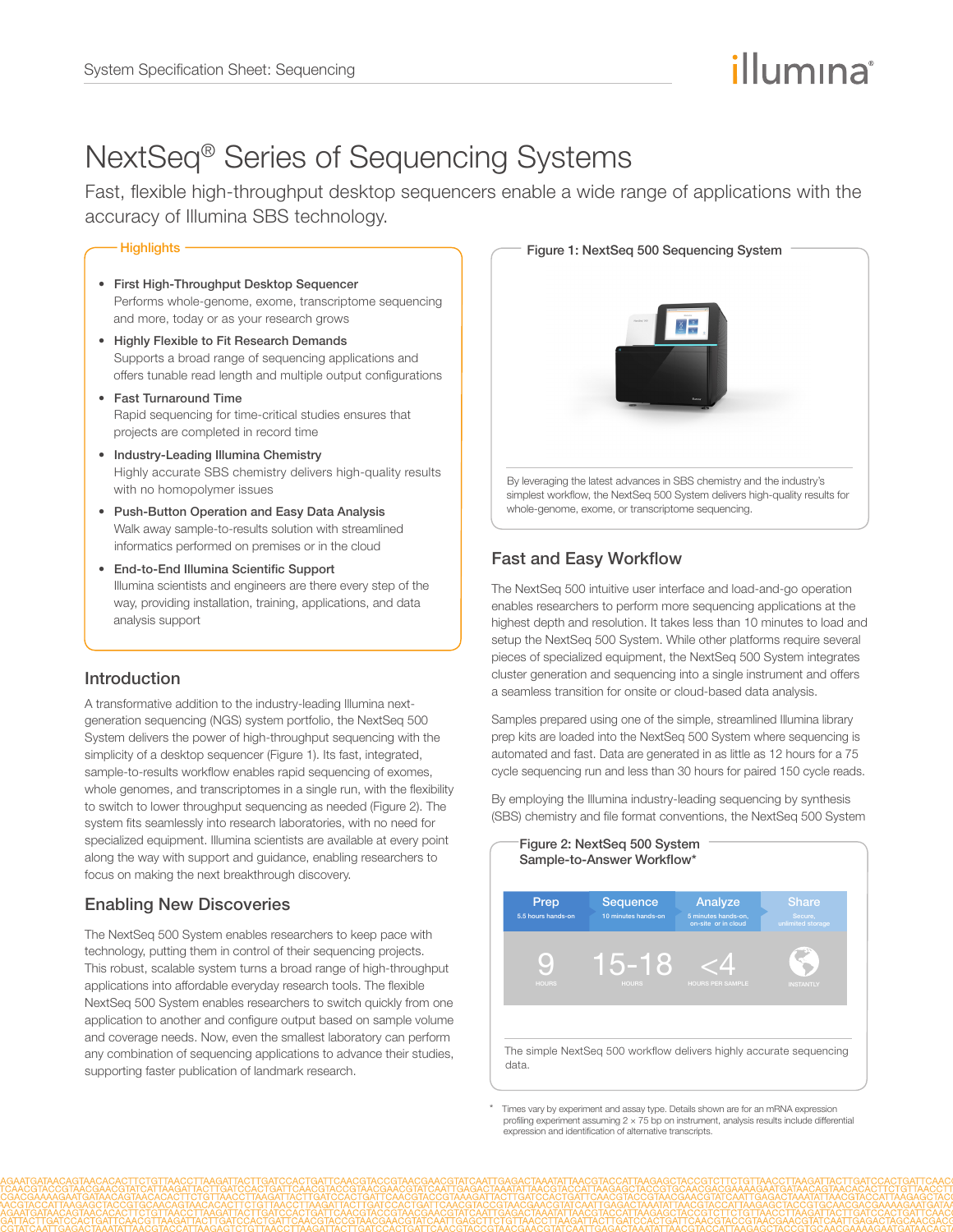|                                             |                | <b>High Output Flow Cell Configuration</b> |                | <b>Mid Output Flow Cell Configuration</b> |
|---------------------------------------------|----------------|--------------------------------------------|----------------|-------------------------------------------|
| Application                                 | No. of Samples | <b>Time</b>                                | No. of Samples | Time                                      |
| Gene Expression Profiling                   |                |                                            |                |                                           |
| > 10 M Reads                                | 40             | 11 hours                                   | N/A            | N/A                                       |
| $1 \times 75$ bp                            |                |                                            |                |                                           |
| mRNA-Seq                                    |                |                                            |                |                                           |
| > 40 M Reads                                | 10             | 18 hours                                   | 3              | 15 hours                                  |
| $2 \times 75$ bp                            |                |                                            |                |                                           |
| <b>Enrichment Panel</b>                     |                |                                            |                |                                           |
| 12 Mb Region                                | N/A            | N/A                                        | 20             | 26 hours                                  |
| $>$ 20 $\times$ coverage at $>$ 95% targets |                |                                            |                |                                           |
| Whole-Exome Sequencing                      | $\overline{9}$ | 18 hours                                   | 3              | 15 hours                                  |
| $> 90\%$ at $> 10 \times$ coverage          |                |                                            |                |                                           |
| Human Whole-Genome Sequencing               |                |                                            |                |                                           |
| 3 GB Genome                                 |                |                                            |                |                                           |
| $> 30 \times$ coverage                      |                | 29 hours                                   | N/A            | N/A                                       |
| $2 \times 150$ bp                           |                |                                            |                |                                           |

#### Table 1: Unprecedented Flexibility for Multiple Applications

offers customers access to the broadest ecosystem of established protocols, workflows, data sets, and data analysis tools.

#### Industry-Leading SBS Chemistry Delivers Highest Accuracy

At the core of the NextSeq 500 System is industry-leading Illumina SBS chemistry—the most widely adopted NGS technology. This proprietary reversible terminator-based method enables the massively parallel sequencing of millions of DNA fragments, detecting single bases as they are incorporated into growing DNA strands. The method virtually eliminates errors and missed calls associated with strings of repeated nucleotides (homopolymers).

Furthermore, the latest evolution in sequencing chemistry—SBS v2 sequencing reagents—enable the NextSeq 500 System to deliver the most accurate human genome, exome, or transcriptome at any coverage level. The NextSeq 500 System with SBS v2 chemistry delivers improved signal intensities and the lowest number of false positives, false negatives, and error rates yet. This exceptional data quality sets Illumina systems apart and gives researchers full confidence in the data generated.

### Versatile and Flexible to Support the Widest Range of Applications

The NextSeq 500 System is the right sequencer for any project size and sequencing throughput, providing users with optimal operational efficiency. It is the only desktop sequencing system capable of sequencing a high-coverage (30×) whole human genome in one run. The NextSeq 500 System also delivers a one-day turnaround for a number of popular sequencing applications. With this instrument, researchers can sequence:

- 1-16 exomes/run
- 1–20 transcriptomes/run
- 6–96 targeted panels/run
- 12–40 gene expression profiling samples/run

The NextSeq 500 System is easily configured providing researchers with scalability to handle low to high-throughput project sizes for maximum operational efficiency. Based on sample volume and coverage needs, researchers can choose between two flow cell configurations (High Output and Mid Output), easily shifting from low to higher throughput processing with each sequencing run (Table 1). The NextSeq 500 System provides integrated support for paired-end sequencing, offering user-defined read lengths up to  $2 \times 150$  bp.

The system is supported by the full suite of Illumina library prep and target enrichment solutions, offering library compatibility across the Illumina sequencing portfolio. This allows researchers to scale-up

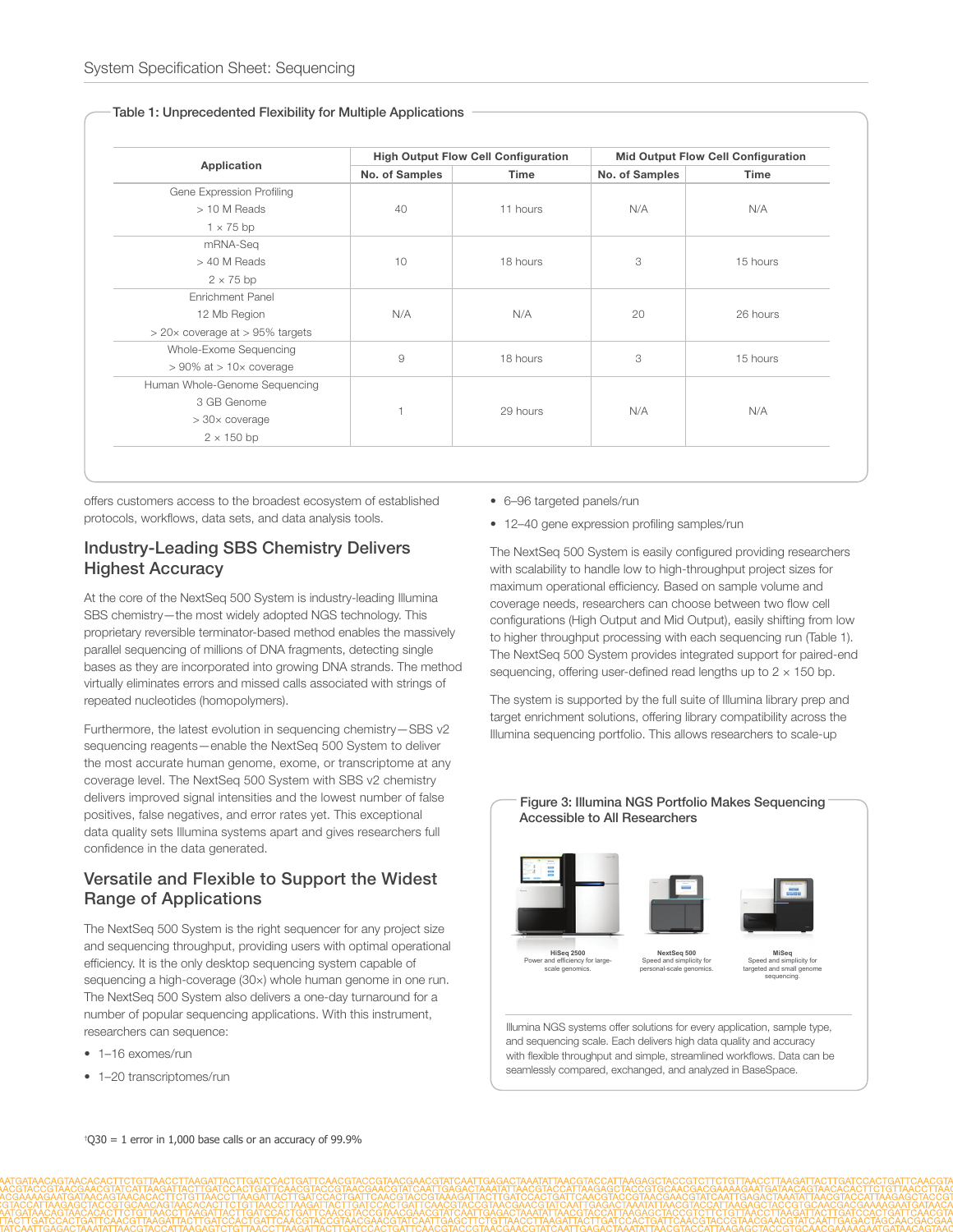studies easily to the higher throughput HiSeq® System or perform follow-up studies on the MiSeq® System (Figure 3).

#### NextSeq 550 Enables Array Scanning

The NextSeq 550 System combines microarray scanning with the proven and robust NextSeq 500 sequencing system.\*† By leveraging microarray scanning on the NextSeq 550 System, researchers have instant access to a powerful, complementary technology for further exploration or confirmation of copy number variants detected through sequencing. With the NextSeq 550 System, the menu of cutting-edge research applications is maximized while the instrument costs are simultaneously minimized. The NextSeq 550 System supports flexible options by enabling a broad range of applications in reproductive, genetic health, and oncology-related research.

#### Streamlined Bioinformatics

The NextSeq 500 System supports a number of data analysis options. Primary data analyses, including base calling and quality scoring, are performed by integrated instrument computers. Sequencing run data can be run through a wide range of opensource or commercial pipelines developed for Illumina data, or instantly transferred, analyzed, and stored securely in BaseSpace® (Cloud or Onsite), the Illumina genomics computing environment. BaseSpace downstream data analysis includes alignment and variant detection, annotation, visualization, and interpretation.

BaseSpace also includes Illumina-developed data analysis apps for exome, transcriptome, whole-genome, and somatic variant calling. Thanks to Illumina's industry-standard data formats, third-party developers have created a rich ecosystem of commercial and opensource tools for more extensive downstream data analysis.

#### Summary

The NextSeq 500 and NextSeq 550 Systems are transformative sequencers that enable NGS to become an everyday tool in laboratories worldwide. Incorporating the latest advancements in SBS chemistry, the flexible NextSeq Systems push-button operation and

Microarray scanning is only supported on the NextSeq 550 System. † Microarray scanning enabled Q2 2015 and will include support for the CytoSNP-850k, CytoSNP-12, and Karyomap-12 DNA microarrays.

### Join the Illumina Community

With a NextSeq 500 or 550 System in their laboratory, researchers join a worldwide community of over 60,000 scientists using Illumina technology for their research studies. Illumina schedules community events throughout the year, bringing researchers together to share ideas. User group meetings, scientific symposiums, and blog forums provide venues to discuss new research methods and breakthrough studies.

An integral part of the Illumina community is our dedicated service and support team, consisting of more than 300 people worldwide, 75% of whom have advanced degrees. Illumina technical support begins when the NextSeq 500 System is delivered, with Illumina scientists and engineers assisting with system installation and setup, and the training of laboratory personnel. They are there 24/7 globally to answer questions every step of the way, giving researchers the peace of mind to focus on their next research study.

As researchers' needs change, new systems are brought into the laboratory, or new methods are undertaken, the Illumina support and training teams are there to provide assistance. In addition to on-site support, training courses (via webinar or at an Illumina facility) are available to bring laboratory personnel quickly up to speed.

streamlined sample-to-results workflow allow researchers to perform the most popular high-throughput applications in less than a day. Its multiple flow cell and reagent configurations enable low-throughput sequencing as needed, providing researchers with the operating efficiency to handle a range of project sizes.

#### Learn More

Go to [www.illumina.com/systems/nextseq-sequencer.ilmn](http://www.illumina.com/systems/nextseq-sequencer.ilmn) to learn more about the next revolution in sequencing.

| <b>Flow Cell Configuration</b>                                                                                                                                               | Read Length (bp) | Output (Gb) | <b>Run Time</b> | Data Quality         | <b>Required Input</b>                                     |
|------------------------------------------------------------------------------------------------------------------------------------------------------------------------------|------------------|-------------|-----------------|----------------------|-----------------------------------------------------------|
| <b>High Output Flow Cell</b><br>Up to 400 M single reads<br>Up to 800 M paired-end reads<br>Mid Output Flow Cell<br>Up to 130 M single reads<br>Up to 260 M paired-end reads | $2 \times 150$   | $100 - 120$ | 29 hours        | $> 75\% > Q30$       | 100 ng-1 µg with TruSeq <sup>®</sup><br>Library Prep Kits |
|                                                                                                                                                                              | $2 \times 75$    | $50 - 60$   | 18 hours        | $> 80\% > Q30$       |                                                           |
|                                                                                                                                                                              | $1 \times 75$    | $25 - 30$   | 11 hours        | $> 80\% > \Omega$ 30 |                                                           |
|                                                                                                                                                                              | $2 \times 150$   | $32 - 39$   | 26 hours        | $> 75\% > Q30$       |                                                           |
|                                                                                                                                                                              | $2 \times 75$    | $16 - 19$   | 15 hours        | $>80\% > Q30$        |                                                           |

NextSeq Series Performance Parameters§

§Total times include cluster generation, sequencing, and base calling on a NextSeq 500 System. Install specifications are based on Illumina PhiX control library at supported cluster densities (between 129 and 165 k/mm<sup>2</sup> clusters passing filter). Actual performance parameters may vary based on sample type, sample quality, and clusters passing filter. The percentage of bases > Q30 is averaged over the entire run.